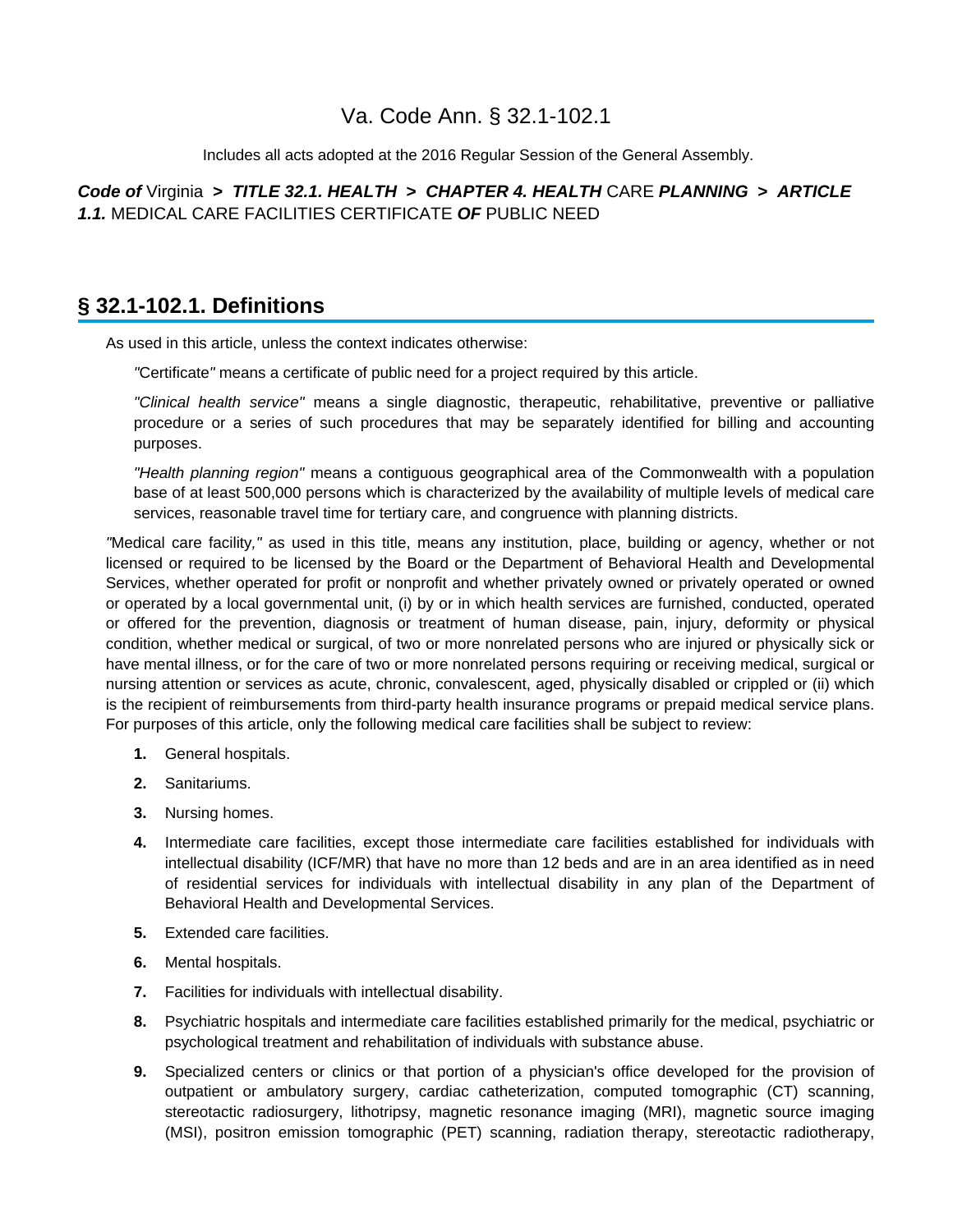proton beam therapy, nuclear medicine imaging, except for the purpose of nuclear cardiac imaging, or such other specialty services as may be designated by the Board by regulation.

- **10.** Rehabilitation hospitals.
- **11.** Any facility licensed as a hospital.

The term "medical care facility" does not include any facility of (i) the Department of Behavioral Health and Developmental Services; (ii) any nonhospital substance abuse residential treatment program operated by or contracted primarily for the use of a community services board under the Department of Behavioral Health and Developmental Services' Comprehensive State Plan; (iii) an intermediate care facility for individuals with intellectual disability (ICF/MR) that has no more than 12 beds and is in an area identified as in need of residential services for individuals with intellectual disability in any plan of the Department of Behavioral Health and Developmental Services; (iv) a physician's office, except that portion of a physician's office described in subdivision 9 of the definition of "medical care facility"; (v) the Wilson Workforce and Rehabilitation Center of the Department for Aging and Rehabilitative Services; (vi) the Department of Corrections; or (vii) the Department of Veterans Services. "Medical care facility" shall also not include that portion of a physician's office dedicated to providing nuclear cardiac imaging.

"Project" means:

- **1.** Establishment of a medical care facility;
- **2.** An increase in the total number of beds or operating rooms in an existing medical care facility;
- **3.** Relocation of beds from one existing facility to another, provided that "project" does not include the relocation of up to 10 beds or 10 percent of the beds, whichever is less, (i) from one existing facility to another existing facility at the same site in any two-year period, or (ii) in any three-year period, from one existing nursing home facility to any other existing nursing home facility owned or controlled by the same person that is located either within the same planning district, or within another planning district out of which, during or prior to that three-year period, at least 10 times that number of beds have been authorized by statute to be relocated from one or more facilities located in that other planning district and at least half of those beds have not been replaced, provided further that, however, a hospital shall not be required to obtain a certificate for the use of 10 percent of its beds as nursing home beds as provided in § 32.1-132;
- **4.** Introduction into an existing medical care facility of any new nursing home service, such as intermediate care facility services, extended care facility services, or skilled nursing facility services, regardless of the type of medical care facility in which those services are provided;
- **5.** Introduction into an existing medical care facility of any new cardiac catheterization, computed tomographic (CT) scanning, stereotactic radiosurgery, lithotripsy, magnetic resonance imaging (MRI), magnetic source imaging (MSI), medical rehabilitation, neonatal special care, obstetrical, open heart surgery, positron emission tomographic (PET) scanning, psychiatric, organ or tissue transplant service, radiation therapy, stereotactic radiotherapy, proton beam therapy, nuclear medicine imaging, except for the purpose of nuclear cardiac imaging, substance abuse treatment, or such other specialty clinical services as may be designated by the Board by regulation, which the facility has never provided or has not provided in the previous 12 months;
- **6.** Conversion of beds in an existing medical care facility to medical rehabilitation beds or psychiatric beds;
- **7.** The addition by an existing medical care facility of any medical equipment for the provision of cardiac catheterization, computed tomographic (CT) scanning, stereotactic radiosurgery, lithotripsy, magnetic resonance imaging (MRI), magnetic source imaging (MSI), open heart surgery, positron emission tomographic (PET) scanning, radiation therapy, stereotactic radiotherapy, proton beam therapy, or other specialized service designated by the Board by regulation. Replacement of existing equipment shall not require a certificate of public need;